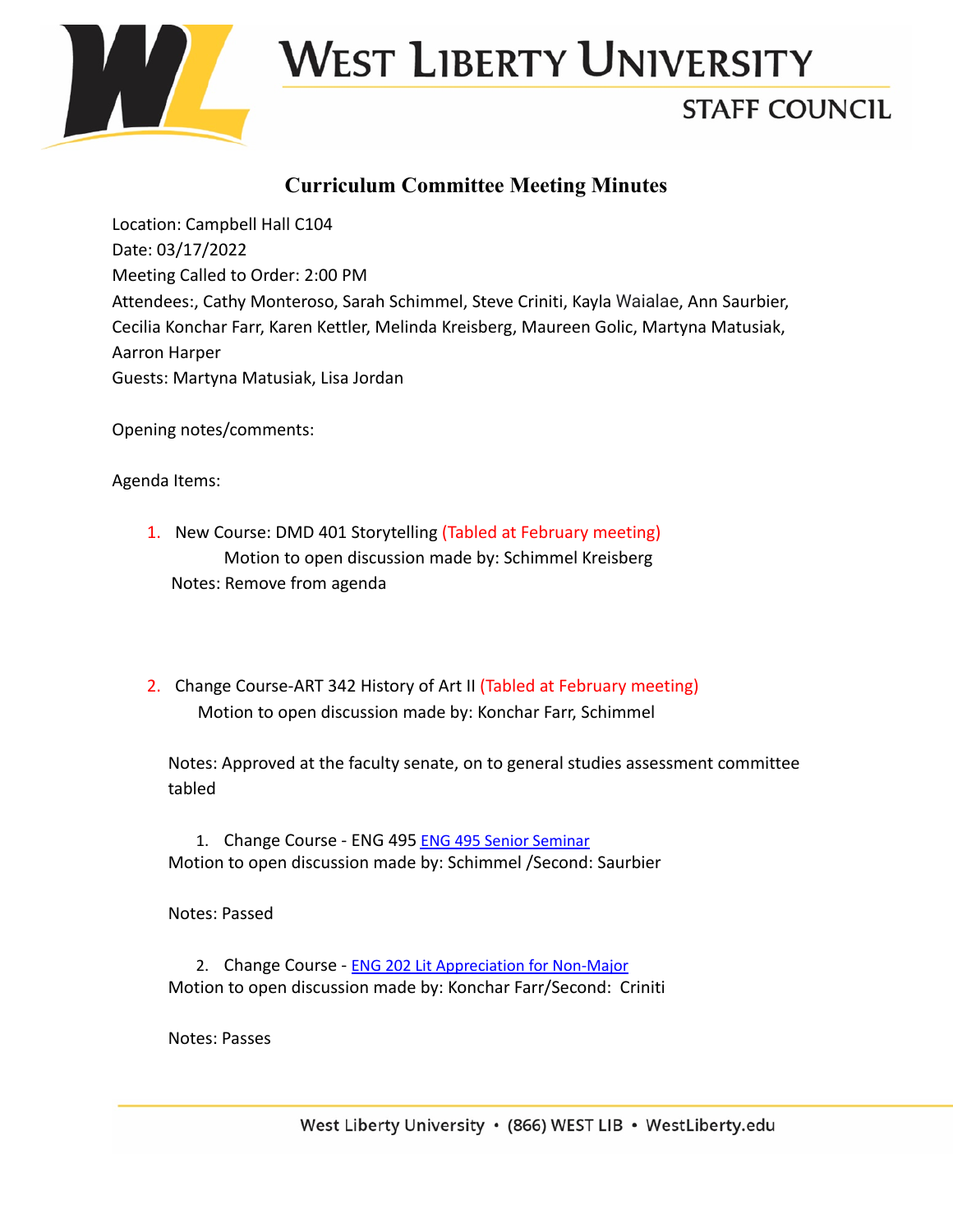

### West Liberty University

#### **STAFF COUNCIL**

3. Change Program - Digital Media Design Motion to open discussion made by: Konchar Farr /Second: Saurbier

Notes: Passes

4. New Course -CLS 105 Medical [Laboratory](https://westliberty.smartcatalogiq.com/?sc_itemid=%7bADF64A98-67BD-4496-AB4F-EE2E70737F4C%7d&item=%7b6AB6CFAF-84DA-4481-9C8E-19DA7C5D6E52%7d) Science Survey Motion to open discussion made by: Kettler/Second: Kreisberg

Notes: Passes

5. Change Course - CLS 210 Intro To Clinical Lab [Science](https://westliberty.smartcatalogiq.com/?sc_itemid=%7b76A23149-169C-4A1E-A119-04A50A258A1B%7d&item=%7b914722BB-FACE-4A38-A729-0F46EF98280D%7d) Motion to open discussion made by: Kettler /Second: Kreisberg

Notes: Passes

6. New Course - CLS 220 MLS [Pathophysiology](https://westliberty.smartcatalogiq.com/?sc_itemid=%7bADF64A98-67BD-4496-AB4F-EE2E70737F4C%7d&item=%7bD209964B-AF37-4E0F-A924-0B032EDFA548%7d) Motion to open discussion made by: Kettler/Second: Saurbier

Notes: Passes

7. Change Course - CLS 320 Analysis of Bodily Fluids Motion to open discussion made by: Kettler/Second: Schimmel

Notes: Passes

8. Change Course - CLS 342 [Clinical Biochem II](https://westliberty.smartcatalogiq.com/?sc_itemid=%7b76A23149-169C-4A1E-A119-04A50A258A1B%7d&item=%7b7317608D-D991-49D6-8C3E-434A3193CC0D%7d) Motion to open discussion made by: Kettler/Second: Schimmel

Notes: Passes

9. New Course - CLS 373 - Clinical [Microbiology](https://westliberty.smartcatalogiq.com/?sc_itemid=%7bADF64A98-67BD-4496-AB4F-EE2E70737F4C%7d&item=%7bB802462E-E7E7-441A-880B-169E5E7CB3BC%7d) Lab II Motion to open discussion made by: Kettler/Second: Schimmel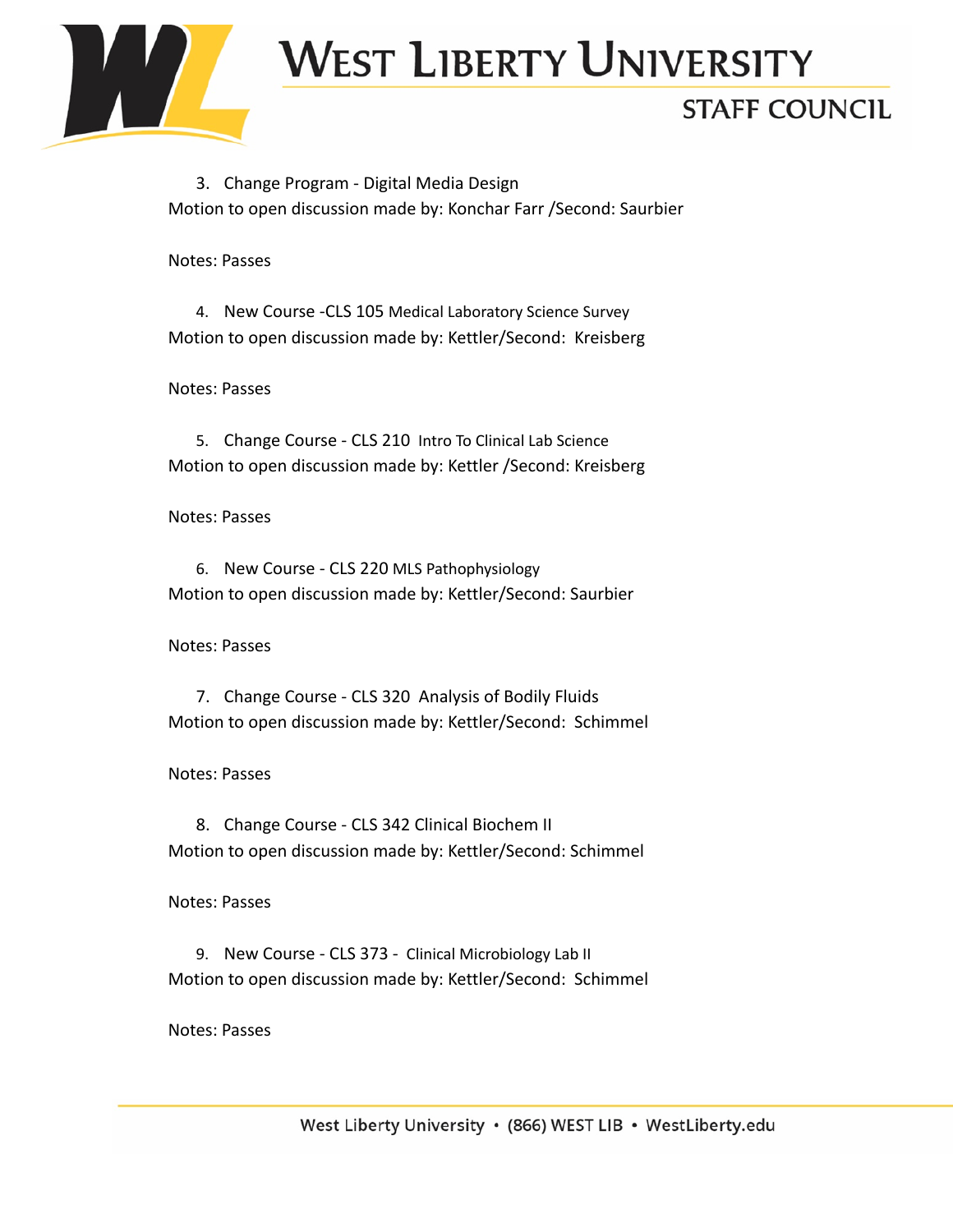

# **WEST LIBERTY UNIVERSITY**

#### **STAFF COUNCIL**

10. New Course - CLS 381 [Clinical Immunology Lab](https://westliberty.smartcatalogiq.com/?sc_itemid=%7bADF64A98-67BD-4496-AB4F-EE2E70737F4C%7d&item=%7bEE478765-CD20-418C-981A-D9C332DF000B%7d) Motion to open discussion made by: Kettler/Second: Kreisberg

Notes: Passes

11. Change Course CLS 400 MLS [Comprehensive Review](https://westliberty.smartcatalogiq.com/?sc_itemid=%7b76A23149-169C-4A1E-A119-04A50A258A1B%7d&item=%7bC7E6C9C2-7C65-4890-B6B1-1BFF8FFD8587%7d) Motion to open discussion made by: Kettler /Second: Kreisberg

Notes: Passes

12. Change Course CLS 411- [Hematology & Coagulation Practicum](https://westliberty.smartcatalogiq.com/?sc_itemid=%7b76A23149-169C-4A1E-A119-04A50A258A1B%7d&item=%7bE37CCE2D-8B0D-4125-8E22-75257EEB8515%7d) Motion to open discussion made by: Kettler/Second: Kreisberg

Notes: Passes

13. New Course CLS 415 - [MLS Molecular Diagnostics](https://westliberty.smartcatalogiq.com/?sc_itemid=%7bADF64A98-67BD-4496-AB4F-EE2E70737F4C%7d&item=%7bCE3BBA71-92A2-4F52-BA10-31AC27238EBF%7d) Motion to open discussion made by: Kettler/Second: Kreisberg

Notes: Passes

14. New Course CLS 416 - [MLS Molecular Lab](https://westliberty.smartcatalogiq.com/?sc_itemid=%7bADF64A98-67BD-4496-AB4F-EE2E70737F4C%7d&item=%7b67D5A271-C07D-45BD-A858-41790058FC05%7d) Motion to open discussion made by: Kettler/Second: Kreisberg

Notes: Passes

15. Change Course CLS 420 - [Clinical Lab Management](https://westliberty.smartcatalogiq.com/?sc_itemid=%7b76A23149-169C-4A1E-A119-04A50A258A1B%7d&item=%7bA3103EA9-6492-4BD7-9C29-68C01DC3BEE9%7d) Motion to open discussion made by: Kettle/Second: Kreisberg

Notes: Passes

16. Change Course CLS 441 - [CLS 441 Adv Clinical Biochem](https://westliberty.smartcatalogiq.com/?sc_itemid=%7b76A23149-169C-4A1E-A119-04A50A258A1B%7d&item=%7b28A798EF-A264-4049-AFB0-49D553F892FF%7d) Lab Motion to open discussion made by: Kettler/Second: Kreisberg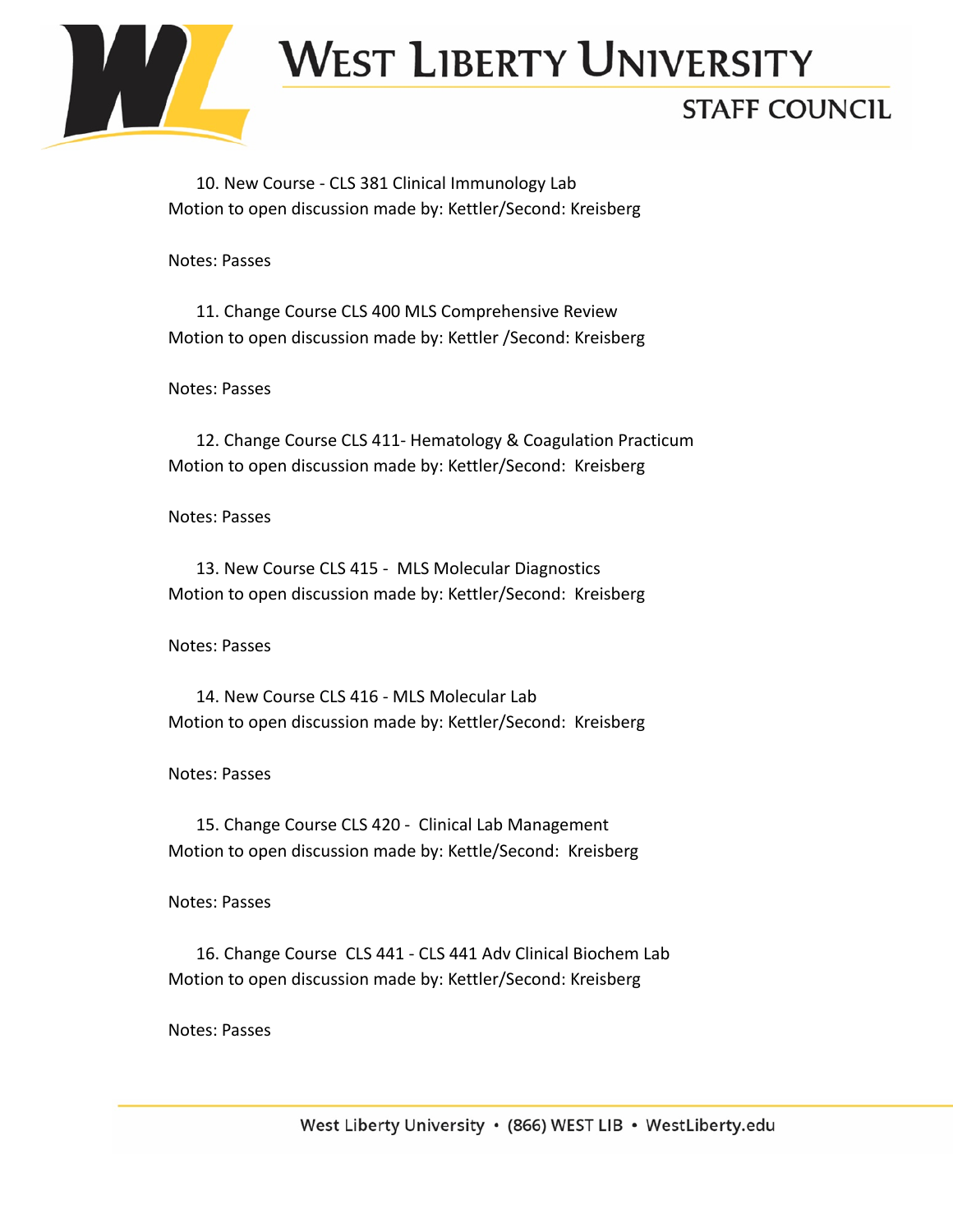

# West Liberty University

#### **STAFF COUNCIL**

17. Delete Course CLS 450 [Senior Seminar](https://westliberty.smartcatalogiq.com/?sc_itemid=%7b6A8AC19C-3EDF-4258-8E1F-C57E9C1B86A8%7d&item=%7bB3302DE4-760A-4C10-803D-BF530C5E40A8%7d) Motion to open discussion made by: Kettler/ Second: Schimmel

Notes: Passes

18. Change Course CLS 455 [Quality Cont & Research Mthd](https://westliberty.smartcatalogiq.com/?sc_itemid=%7b76A23149-169C-4A1E-A119-04A50A258A1B%7d&item=%7bD72416C1-8C36-409A-BCDB-5B454FC78222%7d) Motion to open discussion made by: Kettler / Second: Schimmel

Notes: Passes

19. Change Course CLS 461 [Adv Clin Microbio Lab](https://westliberty.smartcatalogiq.com/?sc_itemid=%7b76A23149-169C-4A1E-A119-04A50A258A1B%7d&item=%7bB86BC928-9236-423A-997F-A4C01B651752%7d) Motion to open discussion made by: Kettler /Second: Kreisberg

Notes: Passes

20. Delete Course CLS 470 [Case Studies](https://westliberty.smartcatalogiq.com/?sc_itemid=%7b6A8AC19C-3EDF-4258-8E1F-C57E9C1B86A8%7d&item=%7b0A1F0C30-DA89-4775-94D1-49C15C733DA8%7d) Motion to open discussion made by: Kettler/ Second: Criniti

Notes: Passes

21. Change Course CLS 471 [Adv Immunohematology Lab](https://westliberty.smartcatalogiq.com/?sc_itemid=%7b76A23149-169C-4A1E-A119-04A50A258A1B%7d&item=%7b34C94988-AF6E-4B70-BE84-F79A20F4701D%7d) Motion to open discussion made by: Kettler /Second: Kreisberg

Notes: Passes

22. DeletCLS 481 [Advanced Clinical Immun Lab](https://westliberty.smartcatalogiq.com/?sc_itemid=%7b6A8AC19C-3EDF-4258-8E1F-C57E9C1B86A8%7d&item=%7b7ECE2A53-CAFD-44BC-A1F6-1FA54CEC06E3%7d) Motion to open discussion made by: Kettler /Second: Kreisberg

Notes: Passes

23. New Course - 483 [Clinical Phlebotomy Practicum](https://westliberty.smartcatalogiq.com/?sc_itemid=%7bADF64A98-67BD-4496-AB4F-EE2E70737F4C%7d&item=%7bE3E91F3E-A67D-4B1A-AFF6-2234128DF617%7d) Motion to open discussion made by: Kettler, /Second: Kreisberg